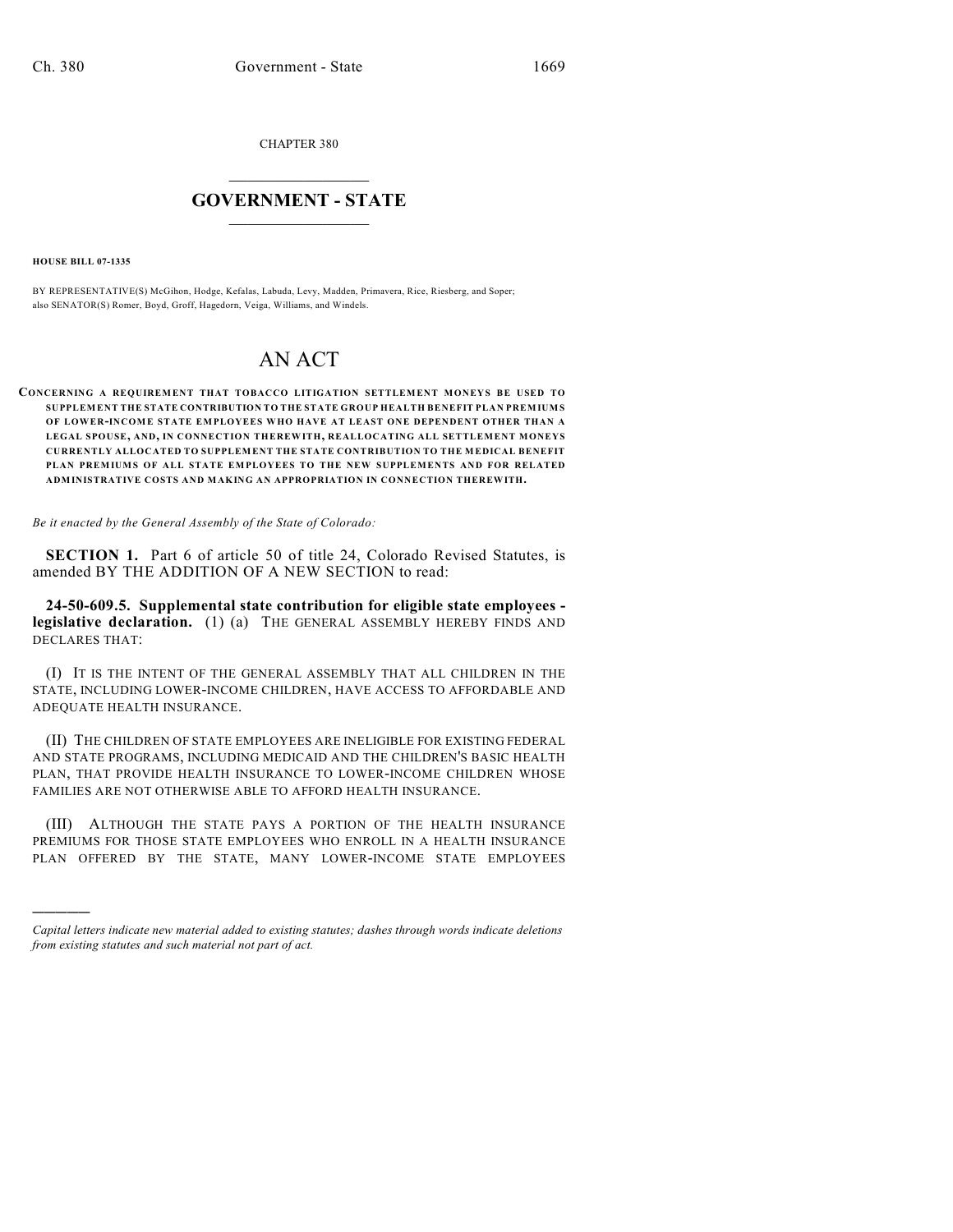NONETHELESS CANNOT AFFORD TO PAY THE REQUIRED EMPLOYEE CONTRIBUTION TO THE PLAN PREMIUMS FOR ANY PLAN OR THE HIGHER EMPLOYEE CONTRIBUTION TO A PLAN WITH A LOW DEDUCTIBLE AND THEREFORE DECLINE TO ENROLL IN A HEALTH INSURANCE PLAN OR ENROLL IN A HIGH DEDUCTIBLE PLAN, LEAVING THEIR CHILDREN WITHOUT ADEQUATE HEALTH INSURANCE COVERAGE.

(IV) IN ORDER TO ENSURE THAT CHILDREN OF LOWER-INCOME STATE EMPLOYEES HAVE ACCESS TO AFFORDABLE AND ADEQUATE HEALTH INSURANCE, IT IS NECESSARY, APPROPRIATE, AND IN THE BEST INTERESTS OF THE STATE TO ENCOURAGE LOWER-INCOME STATE EMPLOYEES WHO HAVE DEPENDENTS OTHER THAN THEIR SPOUSES TO ENROLL IN HEALTH INSURANCE PLANS OFFERED BY THE STATE BY SUPPLEMENTING THE STATE CONTRIBUTION TO THEIR PLAN PREMIUMS IN ORDER TO REDUCE THE AMOUNT OF THEIR REQUIRED EMPLOYEE CONTRIBUTIONS TO PLAN PREMIUMS OR TO ENCOURAGE THEM TO ENROLL IN LOW DEDUCTIBLE PLANS.

(V) (A) BY USING DISEASE MANAGEMENT PROGRAMS TO REDUCE THE COSTS OF HEALTH CARE FOR STATE EMPLOYEES WHO ARE ENROLLED IN STATE GROUP BENEFIT PLANS THAT PROVIDE MEDICAL BENEFITS, THE STATE CAN PROVIDE THE GROUP BENEFIT PLANS TO MORE STATE EMPLOYEES FOR LESS MONEY AND ACHIEVE BETTER OUTCOMES.

(B) NATIONAL DATA INDICATES THAT THE ESTABLISHMENT OF DISEASE MANAGEMENT PROGRAMS CAN REDUCE BY FIFTY PERCENT ASTHMA-RELATED HOSPITAL ADMISSIONS AND THEREBY HELP THE STATE PROVIDE LOWER COST GROUP BENEFIT PLANS FOR ALL STATE EMPLOYEES.

(C) THE ESTABLISHMENT OF A PILOT DISEASE MANAGEMENT PROGRAM THAT INCLUDES, BUT IS NOT LIMITED TO, A PILOT CHILDHOOD ASTHMA PROGRAM WILL MAXIMIZE THE USE OF MONEYS ALLOCATED FOR THE PURPOSE OF SUPPLEMENTING EXISTING HEALTH INSURANCE PLANS FOR LOWER-INCOME STATE EMPLOYEES.

(b) THE GENERAL ASSEMBLY FURTHER FINDS AND DECLARES THAT THE INTENT OF THE GENERAL ASSEMBLY IN PROVIDING SUPPLEMENTS AS SPECIFIED IN THIS SECTION, AND THE EXPECTATION OF THE GENERAL ASSEMBLY WITH RESPECT TO THE EXECUTIVE ADMINISTRATION OF THE PROVISION OF SUPPLEMENTS, IS:

(I) TO PROVIDE ACCESS TO AFFORDABLE AND ADEQUATE HEALTH INSURANCE TO AS MANY CHILDREN OF LOWER-INCOME STATE EMPLOYEES AS POSSIBLE; AND

(II) BECAUSE THE HIGH DEDUCTIBLES TYPICAL OF HEALTH INSURANCE PLANS THAT OFFER LOWER PREMIUMS CAN IMPAIR OR DESTROY THE ECONOMIC SELF-SUFFICIENCY OF LOWER-INCOME FAMILIES WHEN HEALTH PROBLEMS ARISE, TO ENCOURAGE LOWER-INCOME STATE EMPLOYEES WITH DEPENDENTS OTHER THAN THEIR SPOUSES TO ENROLL IN HIGHER PREMIUM PLANS WITH LOW DEDUCTIBLES.

(2) AS USED IN THIS SECTION, UNLESS THE CONTEXT OTHERWISE REQUIRES:

(a) "ELIGIBLE STATE EMPLOYEE" MEANS AN EMPLOYEE, AS DEFINED IN SECTION 24-50-603 (7), WHO:

(I) IS ELIGIBLE, BY VIRTUE OF HIS OR HER STATE EMPLOYMENT, TO ENROLL IN A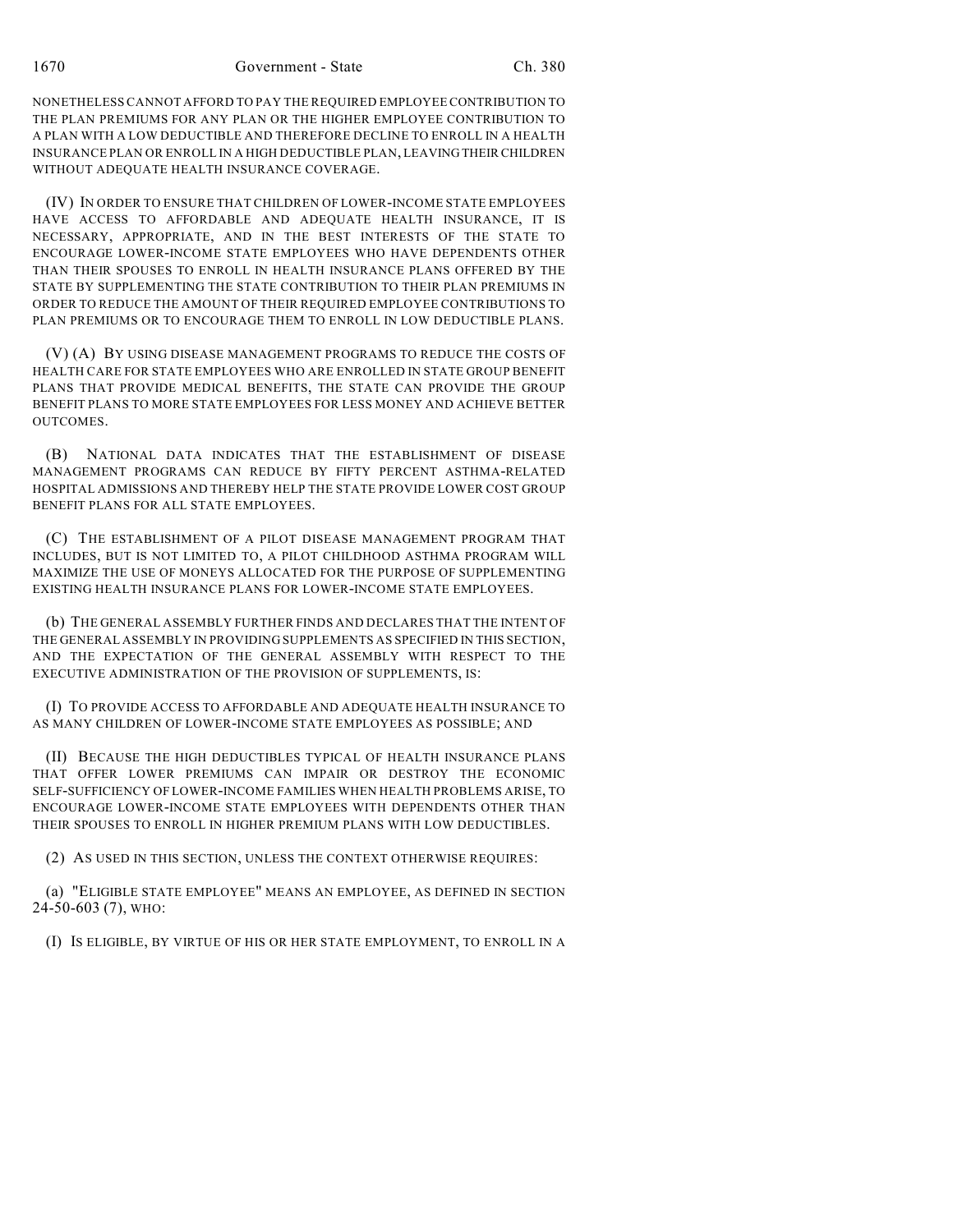GROUP BENEFIT PLAN THAT PROVIDES MEDICAL OR DENTAL BENEFITS;

(II) HAS AN ANNUAL HOUSEHOLD INCOME OF LESS THAN THREE HUNDRED PERCENT OF THE FEDERAL POVERTY LEVEL; AND

(III) HAS AT LEAST ONE DEPENDENT OTHER THAN THE EMPLOYEE'S LEGAL SPOUSE.

(b) "EMPLOYEE CONTRIBUTION" MEANS THE AMOUNT CONTRIBUTED BY AN ELIGIBLE STATE EMPLOYEE TO PAY PART OF THE PREMIUM FOR A QUALIFYING GROUP BENEFIT PLAN IN WHICH THE ELIGIBLE STATE EMPLOYEE IS ENROLLED.

(c) "QUALIFYING GROUP BENEFIT PLAN" MEANS A GROUP BENEFIT PLAN THAT PROVIDES MEDICAL OR DENTAL BENEFITS.

(d) "STATE CONTRIBUTION" MEANS THE AMOUNT CONTRIBUTED BY THE STATE TO PAY PART OF THE PREMIUM FOR A QUALIFYING GROUP BENEFIT PLAN IN WHICH A STATE EMPLOYEE IS ENROLLED.

(3) (a) FOR THE 2008-09 STATE FISCAL YEAR AND FOR EACH STATE FISCAL YEAR THEREAFTER, THE STATE, AFTER FIRST ALLOCATING THE INTEREST AND INCOME AND NEXT ALLOCATING THE PRINCIPAL OF THE SUPPLEMENTAL STATE CONTRIBUTION FUND CREATED IN SECTION 24-50-609 (5) TO PAY THE COSTS OF INCREASED NONSUPPLEMENTAL STATE CONTRIBUTIONS, SHALL EXPEND THE AVAILABLE PRINCIPAL OF THE STATE SUPPLEMENTAL CONTRIBUTION FUND TO PAY A MONTHLY SUPPLEMENT TO THE STATE CONTRIBUTION FOR EACH ELIGIBLE STATE EMPLOYEE WHO TIMELY APPLIES FOR THE SUPPLEMENT PURSUANT TO SUBSECTION (4) OF THIS SECTION AND ENROLLS IN A QUALIFYING GROUP BENEFIT PLAN IN ORDER TO REDUCE THE ELIGIBLE STATE EMPLOYEE'S EMPLOYEE CONTRIBUTION BY THE AMOUNT OF THE SUPPLEMENT. THE AMOUNT OF THE SUPPLEMENT SHALL BE THE AMOUNT THAT REDUCES THE AGGREGATE AMOUNT OF THE ELIGIBLE STATE EMPLOYEE'S EMPLOYEE CONTRIBUTION FOR ALL QUALIFYING GROUP BENEFIT PLANS TO ZERO; EXCEPT THAT, IF THE AVAILABLE PRINCIPAL OF THE SUPPLEMENTAL STATE CONTRIBUTION FUND IS INSUFFICIENT TO PROVIDE FULL SUPPLEMENTS FOR ALL ELIGIBLE STATE EMPLOYEES AS SPECIFIED IN PARAGRAPH (b) OF THIS SUBSECTION (3):

(I) THE AVAILABLE PRINCIPAL SHALL FIRST BE USED TO PROVIDE EACH ELIGIBLE STATE EMPLOYEE WHO HAS AN ANNUAL HOUSEHOLD INCOME OF LESS THAN TWO HUNDRED PERCENT OF THE FEDERAL POVERTY LEVEL A SUPPLEMENT IN AN AMOUNT EQUAL TO THE LESSER OF THE EQUIVALENT PERCENTAGE OF THE APPLICABLE EMPLOYEE CONTRIBUTION FOR EACH SUCH ELIGIBLE STATE EMPLOYEE THAT USES ALL OF THE AVAILABLE PRINCIPAL OR THE AMOUNT NEEDED TO REDUCE THE EMPLOYEE CONTRIBUTION OF EACH SUCH ELIGIBLE STATE EMPLOYEE FOR ALL QUALIFYING GROUP BENEFIT PLANS TO ZERO.

(II) REMAINING AVAILABLE PRINCIPAL NEXT SHALL BE USED TO PROVIDE EACH ELIGIBLE STATE EMPLOYEE WHO HAS AN ANNUAL HOUSEHOLD INCOME OF TWO HUNDRED PERCENT OR MORE OF THE FEDERAL POVERTY LEVEL BUT LESS THAN TWO HUNDRED FIFTY PERCENT OF THE FEDERAL POVERTY LEVEL A SUPPLEMENT IN AN AMOUNT EQUAL TO THE LESSER OF THE EQUIVALENT PERCENTAGE OF THE APPLICABLE EMPLOYEE CONTRIBUTION FOR EACH SUCH ELIGIBLE STATE EMPLOYEE THAT USES ALL OF THE AVAILABLE PRINCIPAL OR THE AMOUNT NEEDED TO REDUCE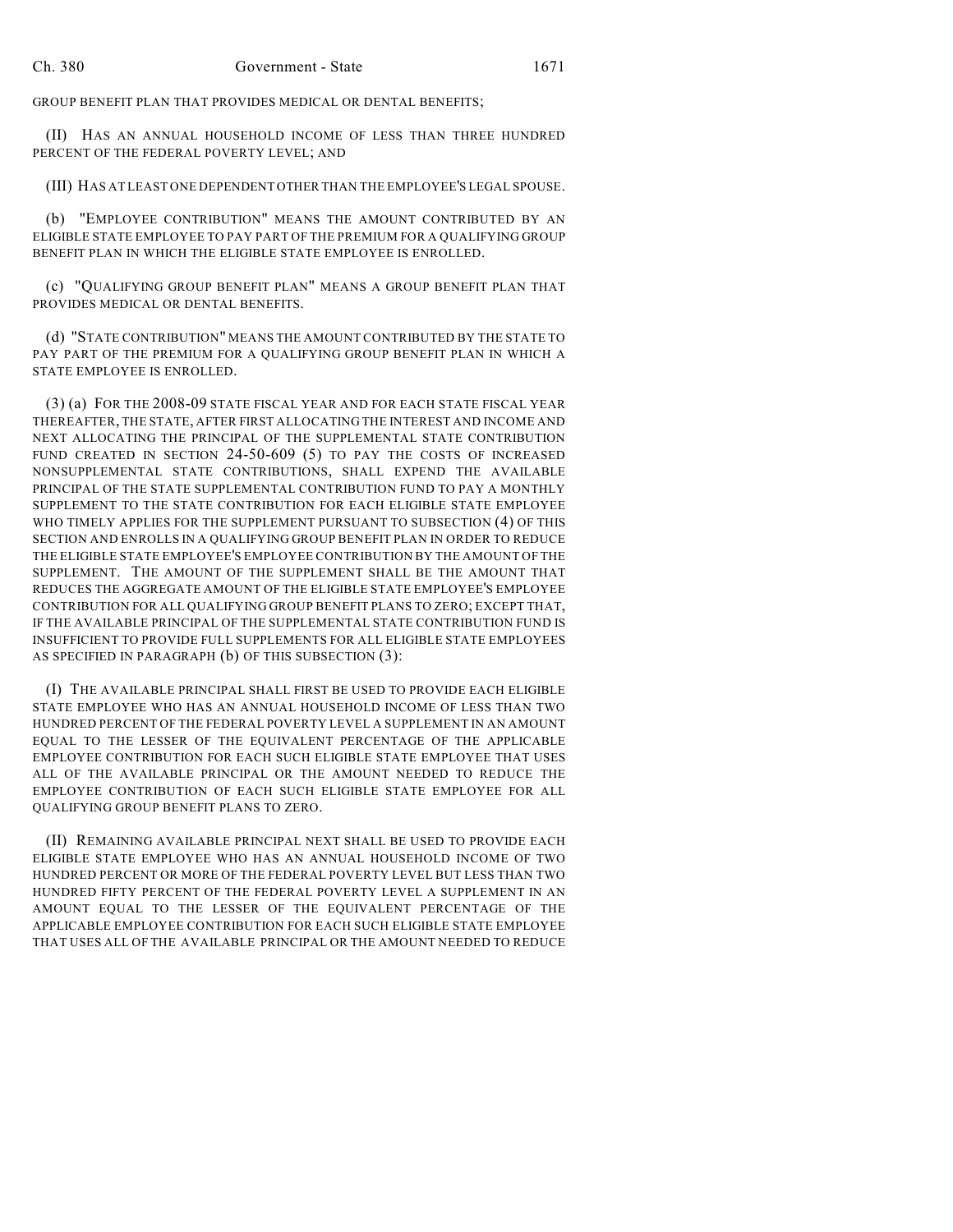THE EMPLOYEE CONTRIBUTION OF EACH SUCH ELIGIBLE STATE EMPLOYEE FOR ALL QUALIFYING GROUP BENEFIT PLANS TO ZERO.

(III) REMAINING AVAILABLE PRINCIPAL LAST SHALL BE USED TO PROVIDE EACH ELIGIBLE STATE EMPLOYEE WHO HAS AN ANNUAL HOUSEHOLD INCOME OF AT LEAST TWO HUNDRED FIFTY PERCENT OF THE FEDERAL POVERTY LEVEL A SUPPLEMENT IN AN AMOUNT EQUAL TO THE LESSER OF THE EQUIVALENT PERCENTAGE OF THE APPLICABLE EMPLOYEE CONTRIBUTION FOR EACH SUCH ELIGIBLE STATE EMPLOYEE THAT USES ALL OF THE AVAILABLE PRINCIPAL OF THE FUND OR THE AMOUNT NEEDED TO REDUCE THE EMPLOYEE CONTRIBUTION OF EACH SUCH ELIGIBLE STATE EMPLOYEE FOR ALL QUALIFYING GROUP BENEFIT PLANS TO ZERO.

(b) ALL SUPPLEMENTS SHALL BE PAID FROM THE AVAILABLE PRINCIPAL OF THE SUPPLEMENTAL STATE CONTRIBUTION FUND CREATED IN SECTION 24-50-609 (5). THE TOTAL AMOUNT OF ALL SUPPLEMENTS PAID FOR ANY GIVEN FISCAL YEAR SHALL BE THE LESSER OF THE AMOUNT OF ALL AVAILABLE PRINCIPAL OF THE SUPPLEMENTAL STATE CONTRIBUTION FUND OR THE AMOUNT OF THE AVAILABLE PRINCIPAL NEEDED TO REDUCE THE EMPLOYEE CONTRIBUTION OF EACH ELIGIBLE STATE EMPLOYEE FOR ALL QUALIFYING GROUP BENEFIT PLANS TO ZERO. IF AN ELIGIBLE STATE EMPLOYEE WHO RECEIVES A SUPPLEMENT IS ENROLLED IN SEPARATE QUALIFYING GROUP BENEFIT PLANS FOR MEDICAL AND DENTAL BENEFITS, THE STATE SHALL SUPPLEMENT THE STATE CONTRIBUTION TO THE PLAN THAT PROVIDES MEDICAL BENEFITS UNTIL THE EMPLOYEE CONTRIBUTION FOR THAT PLAN IS REDUCED TO ZERO BEFORE SUPPLEMENTING THE STATE CONTRIBUTION TO THE PLAN THAT PROVIDES DENTAL BENEFITS.

(c) FOR PURPOSES OF THIS SUBSECTION (3):

(I) "AVAILABLE PRINCIPAL OF THE SUPPLEMENTAL STATE CONTRIBUTION FUND" OR "AVAILABLE PRINCIPAL" MEANS, FOR ANY GIVEN FISCAL YEAR, THE SUM OF THE AMOUNT OF TOBACCO LITIGATION SETTLEMENT MONEYS TRANSFERRED BY THE STATE TREASURER TO THE FUND ON JULY 1 OF THE FISCAL YEAR AND ANY OTHER PRINCIPAL OF THE FUND MINUS THE AMOUNT OF PRINCIPAL ALLOCATED DURING THE FISCAL YEAR TO PAY THE COSTS OF INCREASED NONSUPPLEMENTAL STATE CONTRIBUTIONS PURSUANT TO PARAGRAPH (a) OF THIS SUBSECTION (3).

(II) "INCREASED NONSUPPLEMENTAL STATE CONTRIBUTIONS" MEANS, FOR ANY GIVEN FISCAL YEAR, THE AGGREGATE AMOUNT OF INCREASES IN STATE CONTRIBUTIONS, EXCLUDING SUPPLEMENTS, RESULTING FROM:

(A) ENROLLMENT IN QUALIFYING GROUP BENEFIT PLANS OF ELIGIBLE STATE EMPLOYEES WHO APPLIED FOR SUPPLEMENTS FOR THE FISCAL YEAR AND WERE NOT ENROLLED IN QUALIFYING GROUP BENEFIT PLANS DURING THE PRIOR FISCAL YEAR; AND

(B) ADDITION OF DEPENDENTS WHO WERE NOT COVERED BY A QUALIFYING GROUP BENEFIT PLAN DURING THE PRIOR FISCAL YEAR TO THE QUALIFYING GROUP BENEFIT PLANS OF ELIGIBLE STATE EMPLOYEES WHO APPLIED FOR SUPPLEMENTS DURING THE FISCAL YEAR.

(4) A STATE EMPLOYEE SHALL APPLY TO THE DEPARTMENT OF PERSONNEL FOR A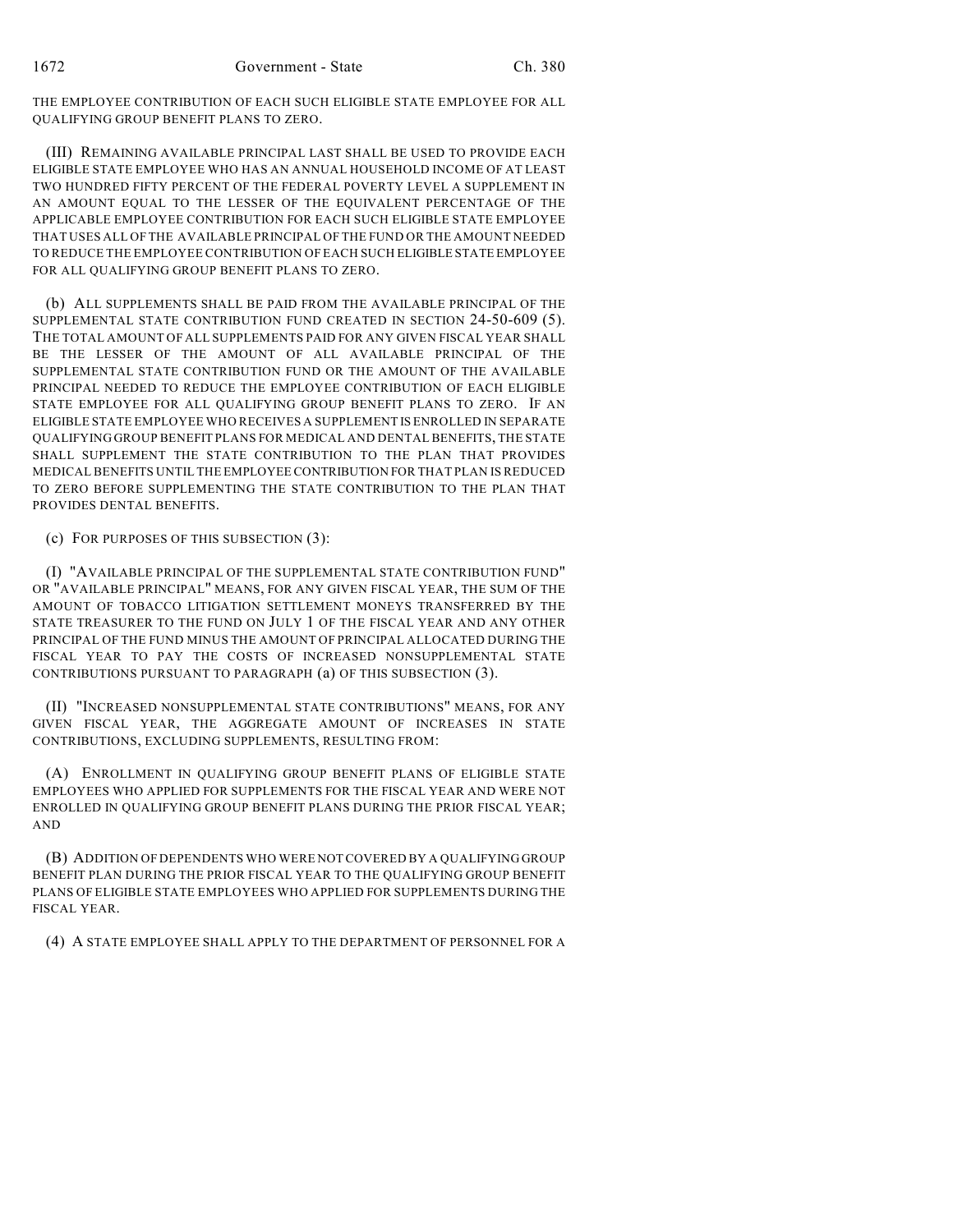SUPPLEMENT. THE APPLICATION SHALL BE ON A FORM PRESCRIBED BY THE DIRECTOR, AND THE EMPLOYEE SHALL PROVIDE ANY SUPPORTING INFORMATION THAT THE DIRECTOR MAY REASONABLY REQUIRE TO ALLOW THE DEPARTMENT TO VERIFY THAT THE STATE EMPLOYEE IS AN ELIGIBLE STATE EMPLOYEE. A STATE EMPLOYEE SHALL FILE AN APPLICATION FOR A SUPPLEMENT ANNUALLY DURING THE OPEN ENROLLMENT PERIOD OR OPEN ENROLLMENT GRACE PERIOD FOR ENROLLING IN GROUP BENEFIT PLANS FOR THE NEXT STATE FISCAL YEAR, AND, IF THE APPLICANT IS AN ELIGIBLE STATE EMPLOYEE AND ENROLLS IN A QUALIFYING GROUP BENEFIT PLAN, THE APPLICANT SHALL RECEIVE A SUPPLEMENT FOR THE NEXT STATE FISCAL YEAR. A NEWLY HIRED STATE EMPLOYEE SHALL NOT BE ELIGIBLE FOR A SUPPLEMENT IN THE STATE FISCAL YEAR IN WHICH HE OR SHE IS HIRED, BUT MAY APPLY FOR A SUPPLEMENT DURING THE OPEN ENROLLMENT PERIOD OR OPEN ENROLLMENT GRACE PERIOD FOR ENROLLING IN GROUP BENEFIT PLANS FOR THE NEXT STATE FISCAL YEAR.

(5) NOTWITHSTANDING THE PROVISIONS OF SECTION 24-1-136 (11) (a), NO LATER THAN JANUARY 15, 2009, AND NO LATER THAN EACH SUCCEEDING JANUARY 15, THE DEPARTMENT OF PERSONNEL SHALL REPORT TO THE HEALTH AND HUMAN SERVICES COMMITTEES OF THE HOUSE AND SENATE AND THE JOINT BUDGET COMMITTEE OF THE GENERAL ASSEMBLY OR ANY SUCCESSOR COMMITTEES REGARDING THE SUPPLEMENTAL STATE CONTRIBUTION PROGRAM ESTABLISHED IN THIS SECTION. THE REPORT SHALL INCLUDE, AT A MINIMUM, INFORMATION REGARDING:

(a) THE NUMBER OF ELIGIBLE STATE EMPLOYEES RECEIVING SUPPLEMENTS IN THE CURRENT STATE FISCAL YEAR AND ANY PRIOR STATE FISCAL YEARS IN WHICH SUPPLEMENTS WERE PROVIDED;

(b) THE TOTAL AMOUNT OF SUPPLEMENTS THAT HAVE BEEN OR WILL BE PAID IN THE CURRENT STATE FISCAL YEAR AND THAT WERE PAID IN ANY PRIOR STATE FISCAL YEARS IN WHICH SUPPLEMENTS WERE PROVIDED;

(c) THE AVERAGE MONTHLY AND YEARLY AMOUNTS OF THE INDIVIDUAL SUPPLEMENTS PROVIDED FOR THE CURRENT STATE FISCAL YEAR AND FOR ANY PRIOR STATE FISCAL YEARS IN WHICH SUPPLEMENTS WERE PROVIDED;

(d) THE NUMBER OF DEPENDENT CHILDREN OF ELIGIBLE STATE EMPLOYEES RECEIVING SUPPLEMENTS COVERED BY A QUALIFYING GROUP BENEFIT PLAN DURING THE CURRENT STATE FISCAL YEAR AND FOR ANY PRIOR STATE FISCAL YEARS IN WHICH SUPPLEMENTS WERE PROVIDED; AND

(e) THE AMOUNT OF INCREASED NONSUPPLEMENTAL STATE CONTRIBUTIONS, AS DEFINED IN SUBPARAGRAPH (II) OF PARAGRAPH (c) OF SUBSECTION (3) OF THIS SECTION, FOR THE CURRENT STATE FISCAL YEAR AND FOR ANY PRIOR STATE FISCAL YEARS IN WHICH SUPPLEMENTS WERE PROVIDED.

**SECTION 2.** 25-36-101, Colorado Revised Statutes, as enacted by Senate Bill 07-097, enacted at the First Regular Session of the Sixty-sixth General Assembly, is amended BY THE ADDITION OF A NEW SUBSECTION to read:

**25-36-101. Short-term grants for innovative health programs - grant fund - creation - appropriation from fund.** (4) NOTWITHSTANDING ANY OTHER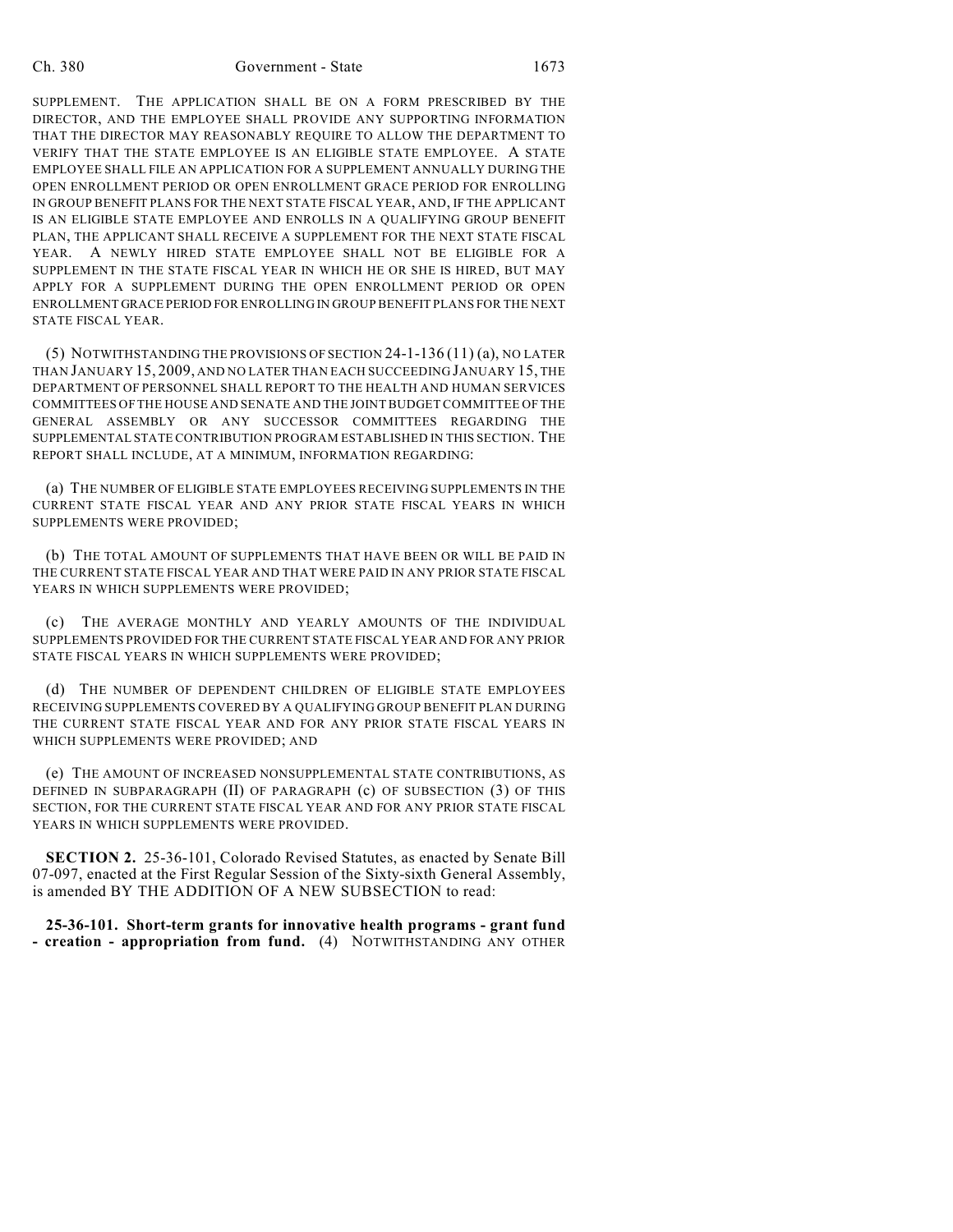PROVISION OF THIS SECTION, FOR THE 2007-08 FISCAL YEAR, THE GENERAL ASSEMBLY SHALL APPROPRIATE UP TO ONE HUNDRED SIXTY THOUSAND DOLLARS FROM THE SHORT-TERM INNOVATIVE HEALTH PROGRAM GRANT FUND TO THE DEPARTMENT OF PERSONNEL FOR THE ESTABLISHMENT OF A PILOT DISEASE MANAGEMENT PROGRAM. THE PROGRAM SHALL INCLUDE, BUT SHALL NOT BE LIMITED TO, A PILOT CHILDHOOD ASTHMA PROGRAM AIMED AT ELIMINATING ACCESS BARRIERS TO CARE FOR LOWER-INCOME STATE EMPLOYEES AND THEIR DEPENDENTS WHO HAVE AT LEAST ONE ASTHMA-RELATED HOSPITAL ADMISSION OR EMERGENCY ROOM VISIT. MONEYS APPROPRIATED MAY BE USED TO MAKE COPAYMENTS FOR APPROPRIATE ASTHMA DRUGS AND SPECIALTY PULMONARY SUPERVISION. THE DEPARTMENT SHALL REVIEW DATA FROM THE PILOT PROGRAM AND EXISTING GROUP BENEFIT PLAN CONTRACT TO DETERMINE THE EXTENT TO WHICH DISEASE MANAGEMENT AND OTHER HEALTH PLAN INNOVATIONS MAY LOWER HEALTH INSURANCE COSTS FOR STATE EMPLOYEES.

**SECTION 3.** 24-50-609 (2) (b) (I), Colorado Revised Statutes, as amended by Senate Bill 07-097, and 24-50-609 (5), Colorado Revised Statutes, as enacted by Senate Bill 07-097, enacted at the First Regular Session of the Sixty-sixth General Assembly, are amended to read:

**24-50-609. State contributions - supplemental state contribution fund creation.** (2) (b) (I) The total premium for each particular group benefit plan offered to state employees pursuant to this part 6 and for each tier of said plan shall be the same for all eligible employees. The amount of the state contribution for each tier shall be determined by the director in accordance with section 24-50-104 (4) AND shall be the same for all eligible employees within the state personnel system; and EXCEPT THAT, BEGINNING WITH THE 2008-09 STATE FISCAL YEAR, THE STATE CONTRIBUTION shall be supplemented FOR ELIGIBLE STATE EMPLOYEES, AS DEFINED IN SECTION 24-50-609.5 (2) (a), in accordance with subsection  $(5)$  of this section SECTION 24-50-609.5. For purposes of this section, "tier" means the particular coverage options offered to eligible employees, including single employee, employee with one covered dependent, and employee with two or more covered dependents.

(5) The supplemental state contribution fund is hereby created in the state treasury. The principal of the fund shall consist of tobacco litigation settlement moneys transferred by the state treasurer to the fund pursuant to section  $24-75-1104.5$   $(1.5)$   $(a)$   $(VI)$ . which, subject to annual appropriation by the general assembly, THE PRINCIPAL OF THE FUND IS HEREBY CONTINUOUSLY APPROPRIATED TO THE DEPARTMENT OF PERSONNEL AND shall be used EXPENDED in its entirety in each fiscal year BY THE DEPARTMENT to PAY THE COSTS OF INCREASED NONSUPPLEMENTAL STATE CONTRIBUTIONS, AS DEFINED IN SECTION 24-50-609.5 (3) (c) (II), AND supplement by an equal amount for each employee, the monthly state contribution, AS DEFINED IN SECTION 24-50-609.5 (2) (d), for each ELIGIBLE STATE employee, AS DEFINED IN SECTION 24-50-609.5 (2) (a), enrolled in a QUALIFYING group benefit plan, that includes enrollment in medical benefits AS DEFINED IN SECTION 24-50-609.5 (2) (c), AS REQUIRED BY SECTION 24-50-609.5; EXCEPT THAT THE DEPARTMENT SHALL EXPEND NO MORE THAN THE AMOUNT NEEDED TO PAY THE COSTS OF INCREASED NONSUPPLEMENTAL STATE CONTRIBUTIONS AND REDUCE THE EMPLOYEE CONTRIBUTION, AS DEFINED IN SECTION 24-50-609.5 (2) (b), OF EACH ELIGIBLE STATE EMPLOYEE FOR ALL QUALIFYING GROUP BENEFIT PLANS TO ZERO.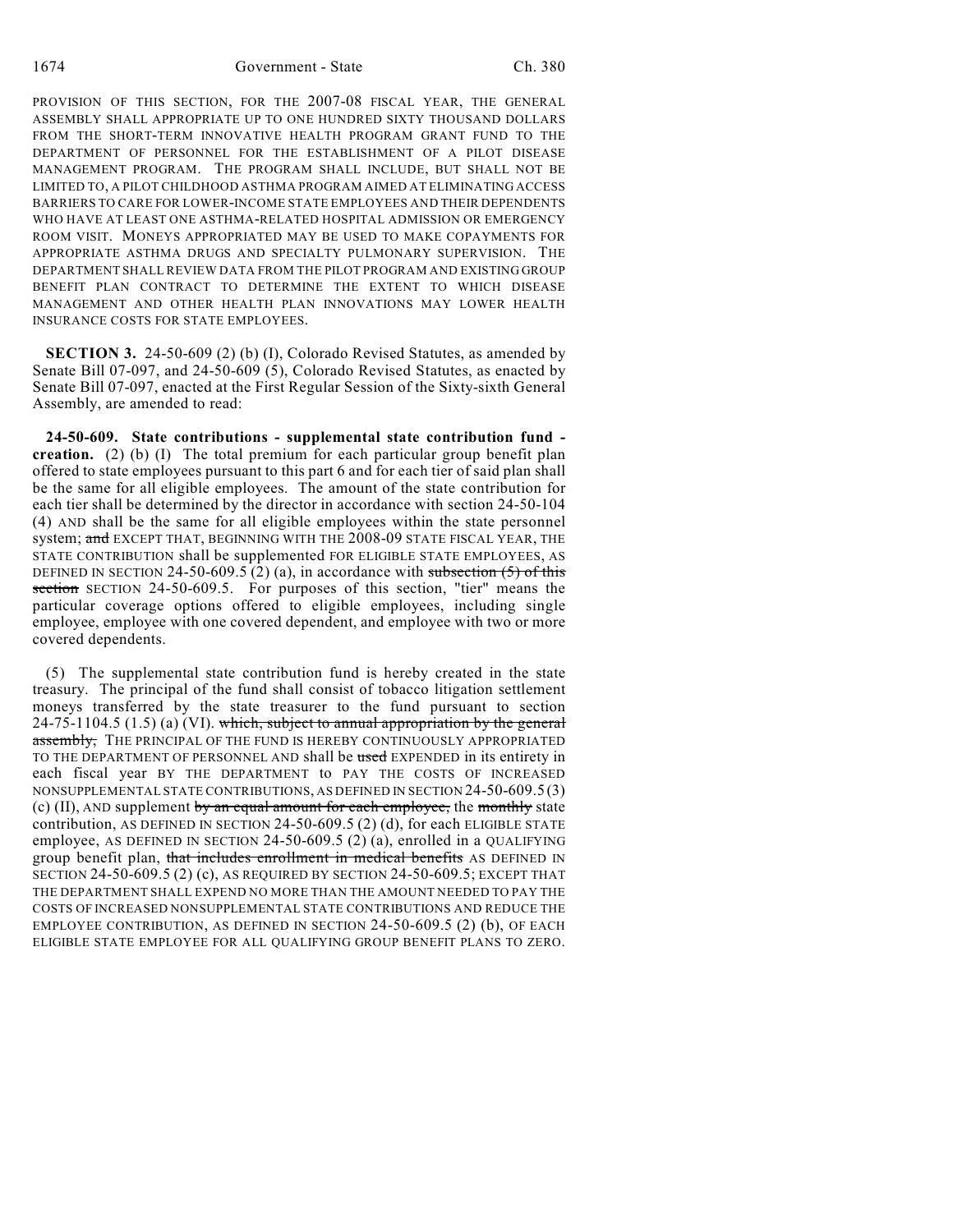THE PRINCIPAL OF THE FUND SHALL REMAIN IN THE FUND UNTIL EXPENDED AND SHALL NOT BE TRANSFERRED TO THE GENERAL FUND OR ANY OTHER FUND. Interest and income earned on the deposit and investment of moneys in the fund shall be credited to the fund, and shall remain in the fund until the end of the fiscal year in which credited, when it shall be transferred to the short-term innovative health program grant fund created in section 25-36-101 (2), C.R.S., in accordance with section  $24-75-1104.5(1.5)(b)$ . SHALL NOT BE TRANSFERRED TO THE GENERAL FUND OR TO ANY OTHER FUND, AND SHALL BE USED BY THE DEPARTMENT, SUBJECT TO ANNUAL APPROPRIATION, SOLELY TO PAY THE COSTS OF THE DEPARTMENT RELATED TO THE SUPPLEMENTATION OF THE STATE CONTRIBUTION FOR EACH ELIGIBLE STATE EMPLOYEE REQUIRED BY SECTION 24-50-609.5.

**SECTION 4.** 24-75-1104.5 (1.5) (a) (VI) and (1.5) (b), Colorado Revised Statutes, as enacted by Senate Bill 07-097, enacted at the First Regular Session of the Sixty-sixth General Assembly, are amended to read:

**24-75-1104.5. Use of settlement moneys - programs.** (1.5) (a) For the 2007-08 fiscal year and for each fiscal year thereafter, the following programs, services, and funds shall receive the following specified amounts from the portion of the settlement moneys received by the state in the preceding fiscal year that remains after the programs, services, and funds receiving such moneys pursuant to subsection (1) of this section have been fully funded:

(VI) The supplemental state contribution fund created in section 24-50-609 (5) shall receive four and one-half percent of the settlement moneys, which the state treasurer shall transfer thereto and which, subject to annual appropriation by the general assembly, shall be used to PAY THE COSTS OF INCREASED NONSUPPLEMENTAL STATE CONTRIBUTIONS, AS DEFINED IN SECTION 24-50-609.5 (3) (c) (II), AND provide a supplement in an equal amount for each covered employee, SUPPLEMENTS to the state contribution for state employee group benefit plans FOR EACH ELIGIBLE STATE EMPLOYEE, AS DEFINED IN SECTION 24-50-609.5 (2) (a), AS REQUIRED BY SAID SECTION.

(b) Except as otherwise provided in section  $25.5$ -3-207 (4) (a) SECTIONS 24-50-609 (5) AND 25.5-3-207 (4) (a), C.R.S., at the end of the 2007-08 fiscal year and at the end of each fiscal year thereafter, any interest and income earned on moneys allocated for the fiscal year pursuant to paragraph (a) of this subsection (1.5), and any of such allocated moneys that are unexpended and unencumbered, shall be transferred to the short-term innovative health program grant fund created in section 25-36-101 (2), C.R.S.

**SECTION 5. Appropriation - adjustments to the 2007 long bill.** (1) In addition to any other appropriation, there is hereby appropriated, out of any moneys in the short-term innovative health program grant fund created in section 25-36-101 (2), Colorado Revised Statutes, enacted by Senate Bill 07-097 at the first regular session of the sixty-sixth general assembly, not otherwise appropriated, to the department of personnel and administration, division of human resources, for the fiscal year beginning July 1, 2007, the sum of one hundred sixty thousand dollars (\$160,000), cash funds exempt, and 0.5 FTE, or so much thereof as may be necessary for the implementation of this act.